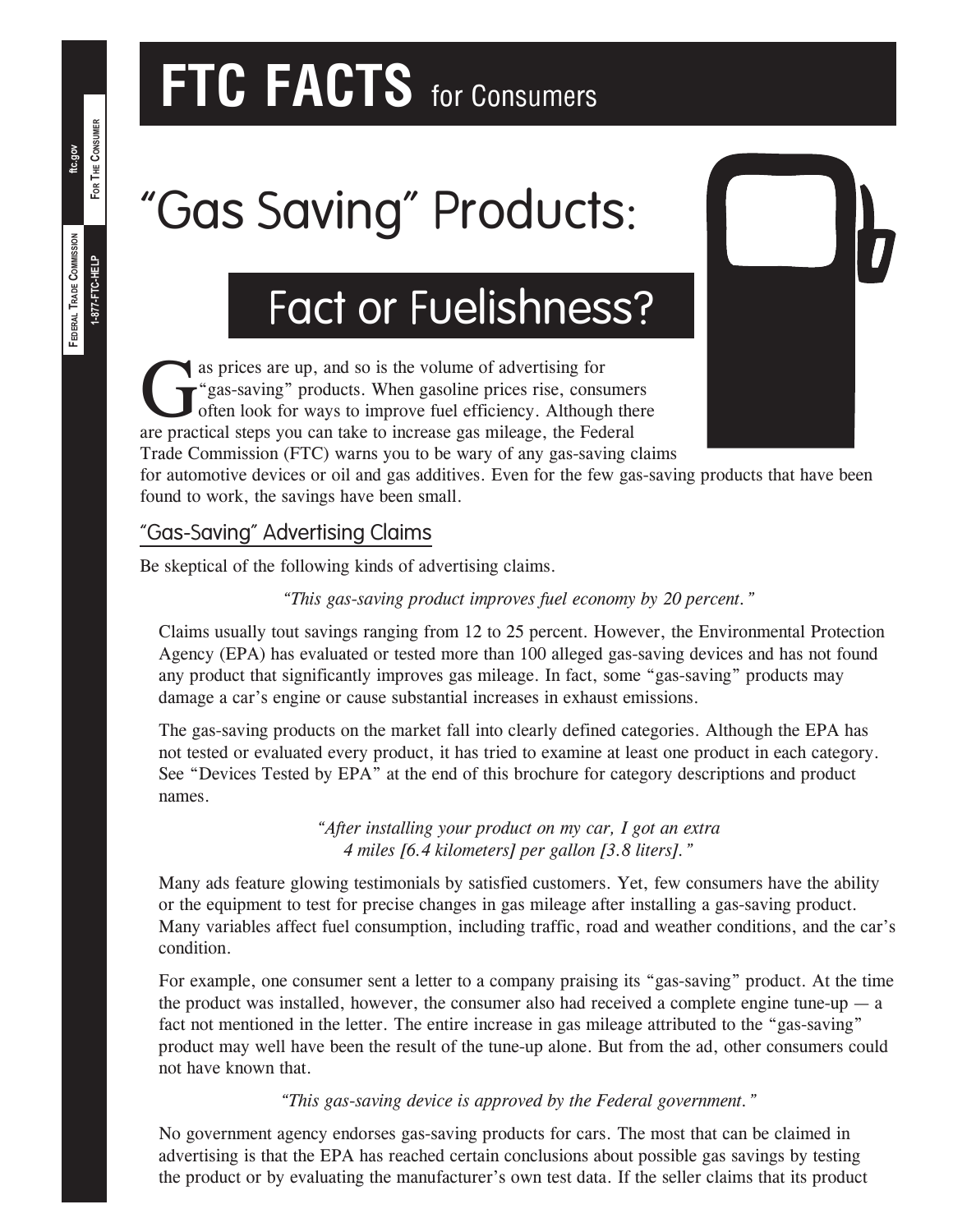### Facts for Consumers

has been evaluated by the EPA, ask for a copy of the EPA report, or check www.epa.gov for information. In some instances, false claims of EPA testing or approval have been made.

#### Product Complaints and Refunds

If you're dissatisfied with a gas-saving product, contact the manufacturer and ask for a refund. Most companies offer money-back guarantees. Contact the company, even if the guarantee period has expired.

If you're not satisfied with the company's response, contact your local or state consumer protection agency or the Better Business Bureau.

#### Shifting Gears: Real Money‑Saving Steps

There are numerous no- or low-cost steps you can take to combat rising gas prices. The most important place to start is at the gas pump; **buy only the octane level gas you need.** All gas pumps must post the octane rating of the gas under the FTC's Fuel Rating Rule. Remember, the higher the octane, the higher the price. Check your owner's manual to determine the right octane level for your car.

Here are some additional tips from the EPA to help you get better gas mileage.

#### Drive more efficiently

- *Stay within posted speed limits.* The faster you drive, the more fuel you use. For example, driving at 65 miles per hour (mph), rather than 55 mph, increases fuel consumption by 20 percent. Driving at 75 mph, rather than 65 mph, increases fuel consumption by another 25 percent.
- *Use overdrive gears.* Overdrive gears improve the fuel economy of your car during highway driving. Your car's engine speed decreases when you use overdrive. This reduces both fuel consumption and engine wear.
- *Use cruise control.* Using cruise control on highway trips can help you maintain a constant speed and, in most cases, reduce your fuel consumption.
- *Anticipate driving situations.* If you anticipate traffic conditions and don't tailgate, you can avoid unnecessary braking and acceleration, and improve your fuel economy by 5 to 10 percent.

In city driving, nearly 50 percent of the energy needed to power your car goes to acceleration. Go easy on the gas pedal and brakes. "Jackrabbit" starts and sudden stops are wasteful.

- *Avoid unnecessary idling.* Turn off the engine if you anticipate a lengthy wait. No matter how efficient your car is, unnecessary idling wastes fuel, costs you money and pollutes the air.
- *Combine errands.* Several short trips taken from a cold start can use **twice as much** fuel as one trip covering the same distance when the engine is warm.
- *Remove excess weight from the trunk.* Avoid carrying unneeded items, especially heavy ones. An extra 100 pounds in the trunk reduces a typical car's fuel economy by one to two percent.

#### Maintain your car

- *Keep your engine tuned.* Studies have shown that a poorly tuned engine can increase fuel consumption by as much as 10 to 20 percent depending on a car's condition. Follow the recommended maintenance schedule in your owner's manual; you'll save fuel and your car will run better and last longer.
- *Keep your tires properly inflated and aligned.* Car manufacturers must place a label in the car stating the correct tire pressure. The label usually is on the edge of the door or door jamb, in the glove box, or on the inside of the gas cap cover. If the label lists a **psi** (pounds per square inch) range, use the higher number to maximize your fuel efficiency. Underinflated tires cause fuel consumption to increase by six percent.
- *Change your oil.* Clean oil reduces wear caused by friction between moving parts and removes harmful substances from the engine. Change your oil as recommended by the vehicle manufacturer.
- *Check and replace air filters regularly.* Your car's air filter keeps impurities in the air from damaging internal engine components. Not only will replacing a dirty air filter improve your fuel economy, it also will protect your engine. Clogged filters can cause up to a 10 percent increase in fuel consumption.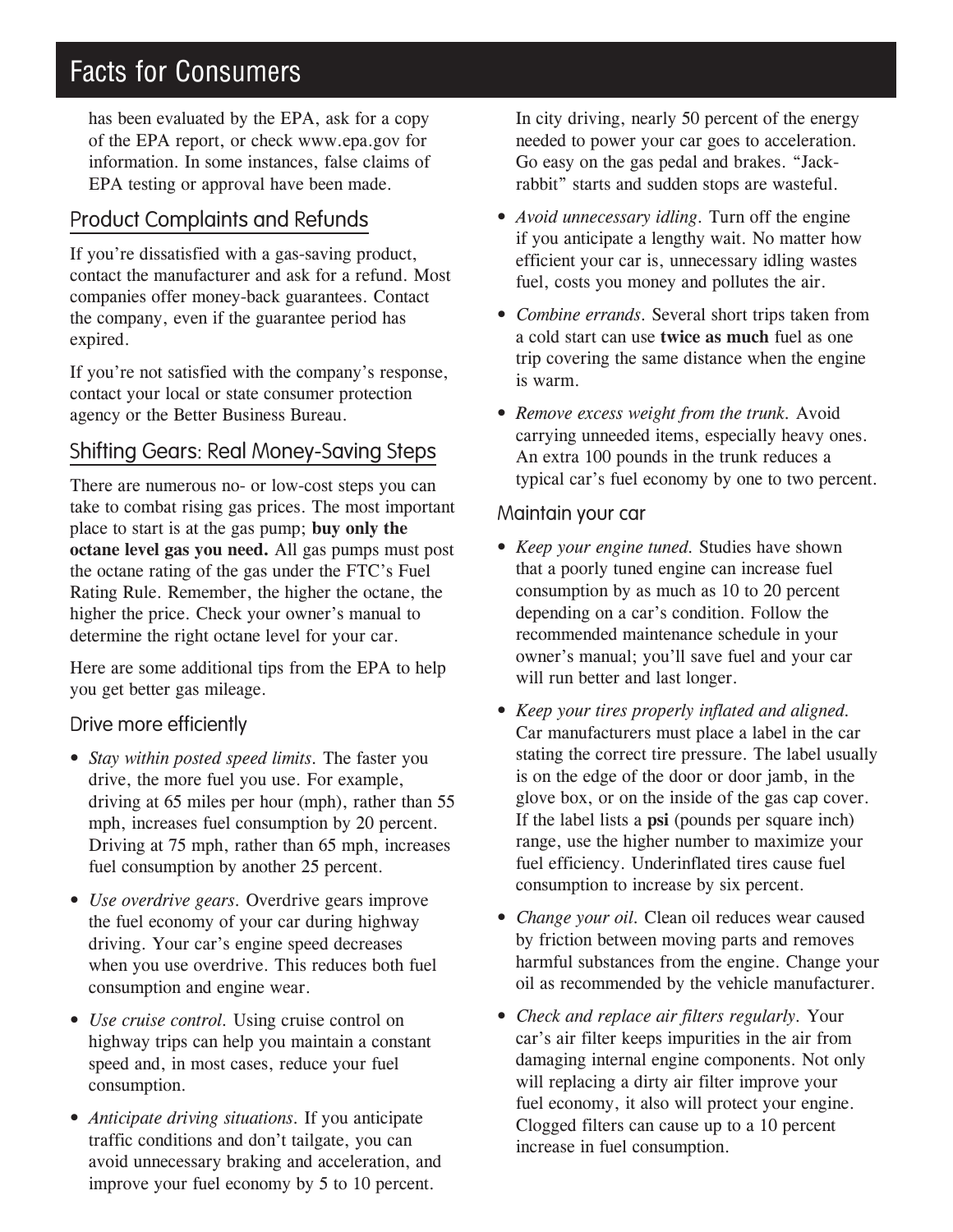#### Consider buying a fuel efficient vehicle

Deciding which vehicle to buy may be the most important fuel economy decision you make. The difference between a car that gets 20 MPG (miles per gallon) and one that gets 30 MPG amounts to \$3,125 over 5 years, assuming gas costs \$2.50 per gallon and you drive 15,000 miles a year.

Visit **www.fueleconomy.gov** for more information. You'll find gas mileage estimates and other data from EPA for 1985-2007 model year cars.

#### EPA Evaluation Efforts

The EPA evaluates or tests products to determine whether their use will result in any significant improvement or detriment to fuel economy. However, the EPA cannot say what effect gas‑saving products will have on a vehicle over time because it hasn't conducted any durability tests. It's possible that some products may harm the car or may otherwise adversely affect its performance. In fact, today's vehicles' emission control systems are very sophisticated and complex. They have On Board Diagnostic features that alert the driver to problems associated with the emission control and fuel delivery systems. Retrofit products may have an adverse effect on these systems.

#### Devices Tested by EPA

The following list categorizes various types of "gas‑saving" products, explains how they're used and gives product names. Those with asterisks may save measurable, but small, amounts of gas. All others have been found not to increase fuel economy.

**Air Bleed Devices.** These devices bleed air into the carburetor. They usually are installed in the Positive Crankcase Ventilation line or as a replacement for idle‑mixture screws.

The EPA has evaluated the following products: ADAKS Vacuum Breaker Air Bleed; Air‑Jet Air Bleed; Aquablast Wyman Valve Air Bleed; Auto‑Miser; Ball‑Matic Air Bleed; Berg Air Bleed; Brisko PCV; Cyclone-Z; Econo Needle Air Bleed; Econo‑Jet Air Bleed Idle Screws; Fuel Max\*; Gas Saving Device; Grancor Air Computer; Hot Tip; Landrum Mini‑Carb; Landrum Retrofit Air Bleed; Mini Turbocharger Air Bleed; Monocar HC Control Air Bleed; Peterman Air Bleed; Pollution Master Air Bleed; Ram‑Jet; Turbo‑Dyne G.R. Valve.

**Vapor Bleed Devices.** These devices are similar to the air bleed devices, except that induced air is bubbled through a container of a water and anti-freeze mixture, usually located in the engine compartment.

The EPA has evaluated: Atomized Vapor Injector; Frantz Vapor Injection System; Hydro-Vac: POWERFUeL; Mark II Vapor Injection System; Platinum Gasaver; V‑70 Vapor Injector; SCATPAC Vacuum Vapor Induction System: Econo‑Mist Vacuum Vapor Injection System; Turbo Vapor Injection System.

**Liquid Injection.** These products add liquid into the fuel/air intake system and not directly into the combustion chamber.

The EPA has evaluated: Goodman Engine System‑Model 1800; Waag‑Injection System\*.

**Ignition Devices.** These devices are attached to the ignition system or are used to replace original equipment or parts.

The EPA has evaluated: Autosaver; Baur Condenser; BIAP Electronic Ignition Unit; Fuel Economizer; Magna Flash Ignition Control System; Paser Magnum/Paser 500/Paser 500 HEI; Special Formula Ignition Advance Springs.

**Fuel Line Devices (heaters or coolers).** These devices heat the fuel before it enters the carburetor. Usually, the fuel is heated by the engine coolant or by the exhaust or electrical system.

The EPA has evaluated: FuelXpander; Gas Meiser I; Greer Fuel Preheater; Jacona Fuel System; Optimizer; Russell Fuelmiser.

**Fuel Line Devices (magnets).** These magnetic devices, clamped to the outside of the fuel line or installed in the fuel line, claim to change the molecular structure of gasoline.

The EPA has evaluated: PETRO‑MIZER; POLARION‑X; Super‑Mag Fuel Extender; Wickliff Polarizer [fuel line magnet/intake air magnet].

**Fuel Line Devices (metallic).** Typically, these devices contain several dissimilar metals that are installed in the fuel line, supposedly causing ionization of the fuel.